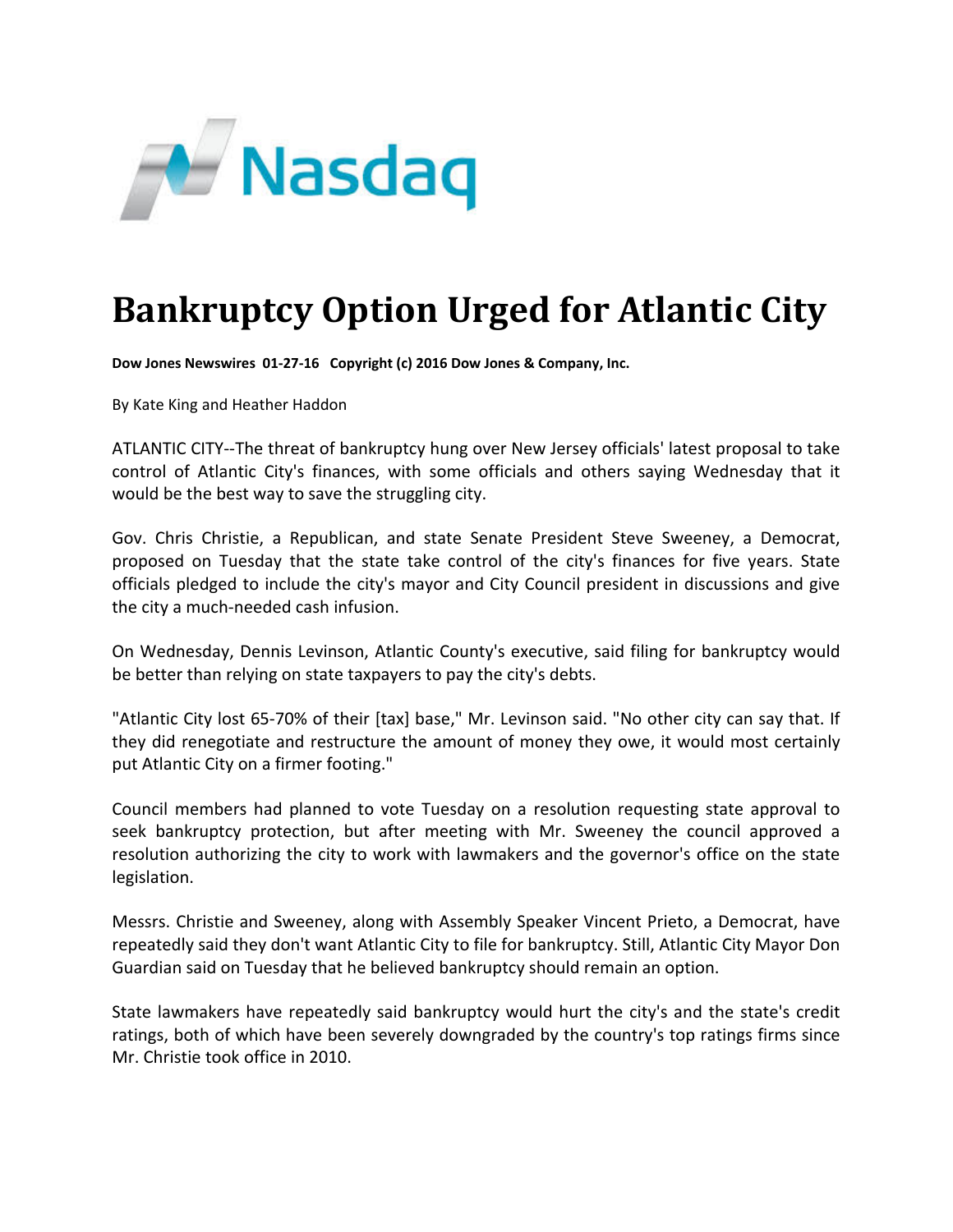"Putting the city into bankruptcy would have disastrous results for the city and could jeopardize the financial standing of other cities in New Jersey, resulting in credit downgrades and higher costs," Mr. Sweeney said in a recent statement.

Marc Pfeifer, an assistant director of the Bloustein Local Government Research Center at Rutgers University, said the most immediate remedy the takeover legislation could offer would be allowing the state to sell city assets. Bankruptcy is a less appealing alternative, as court battles can be long and costly, he said.

"There is a need for an immediate infusion of cash, and that's what asset sales could do," said Mr. Pfeifer, a former state finance officer during several administrations.

The city's water utility and convention centers are among the assets that could be on the block. The state has also indicated it would like to rework the city's union contracts, often cited as a key component to shoring up the city's \$ 250 million budget.

Atlantic City's finances, contracts, budget and personnel have been subject to the approval of a state monitor since 2010. The state expanded its oversight in January 2015, when Mr. Christie appointed an emergency manager to oversee the day‐to‐day finances.

The city is facing a \$30 million deficit this year and is scheduled to run out of cash by April 1.

John Boyd, principal of Boyd Co., a Princeton‐based firm that analyzes economic trends, said state lawmakers would likely use their enhanced powers to renegotiate union contracts.

"The challenge now is how this is managed and executed," Mr. Boyd said. "But let's be honest, bankruptcy should have happened probably a year ago."

At Tuesday's council meeting, some city residents lobbied for bankruptcy. One man noted that the city's credit rating is already in junk territory and said he would prefer federal court to a state takeover.

"We can't borrow any money," he said. "So it doesn't make any difference."

Legislation detailing the extent of the state's control over the city has yet to be introduced in the Legislature. On Wednesday, Mr. Prieto said he wasn't consulted before Messrs. Christie and Sweeney outlined the plan at Tuesday's news conference in Trenton.

"Not only did I not get an invitation, I didn't even know that there was a dance going on," Mr. Prieto said. "But without me they really can't hold the dance."

A spokesman for Mr. Christie said the governor and Mr. Sweeney made it clear that the full Legislature must be involved.